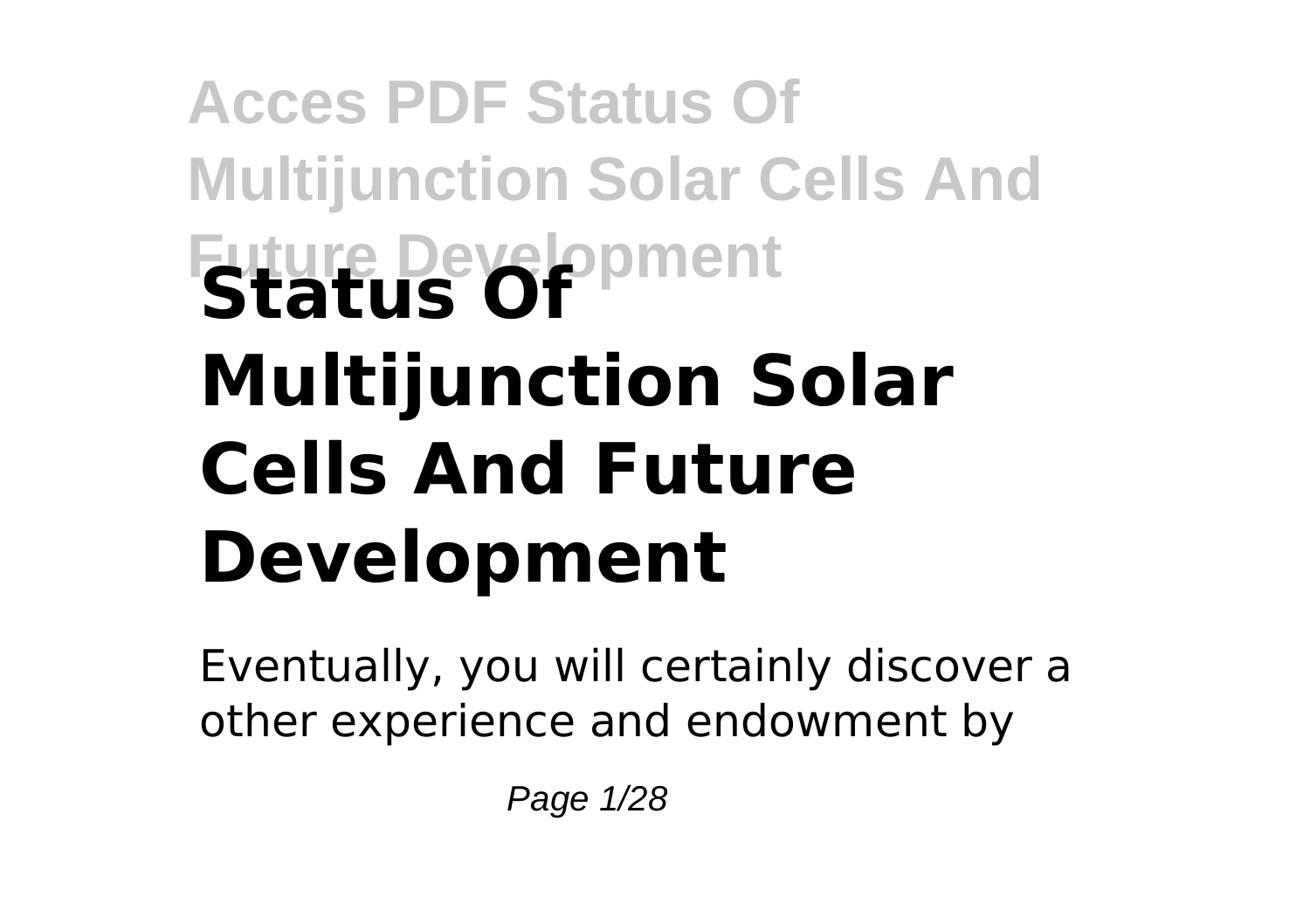**Acces PDF Status Of Multijunction Solar Cells And** spending more cash. still when? do you receive that you require to get those all needs in the same way as having significantly cash? Why don't you attempt to acquire something basic in the beginning? That's something that will guide you to understand even more vis--vis the globe, experience, some places, when history, amusement, and a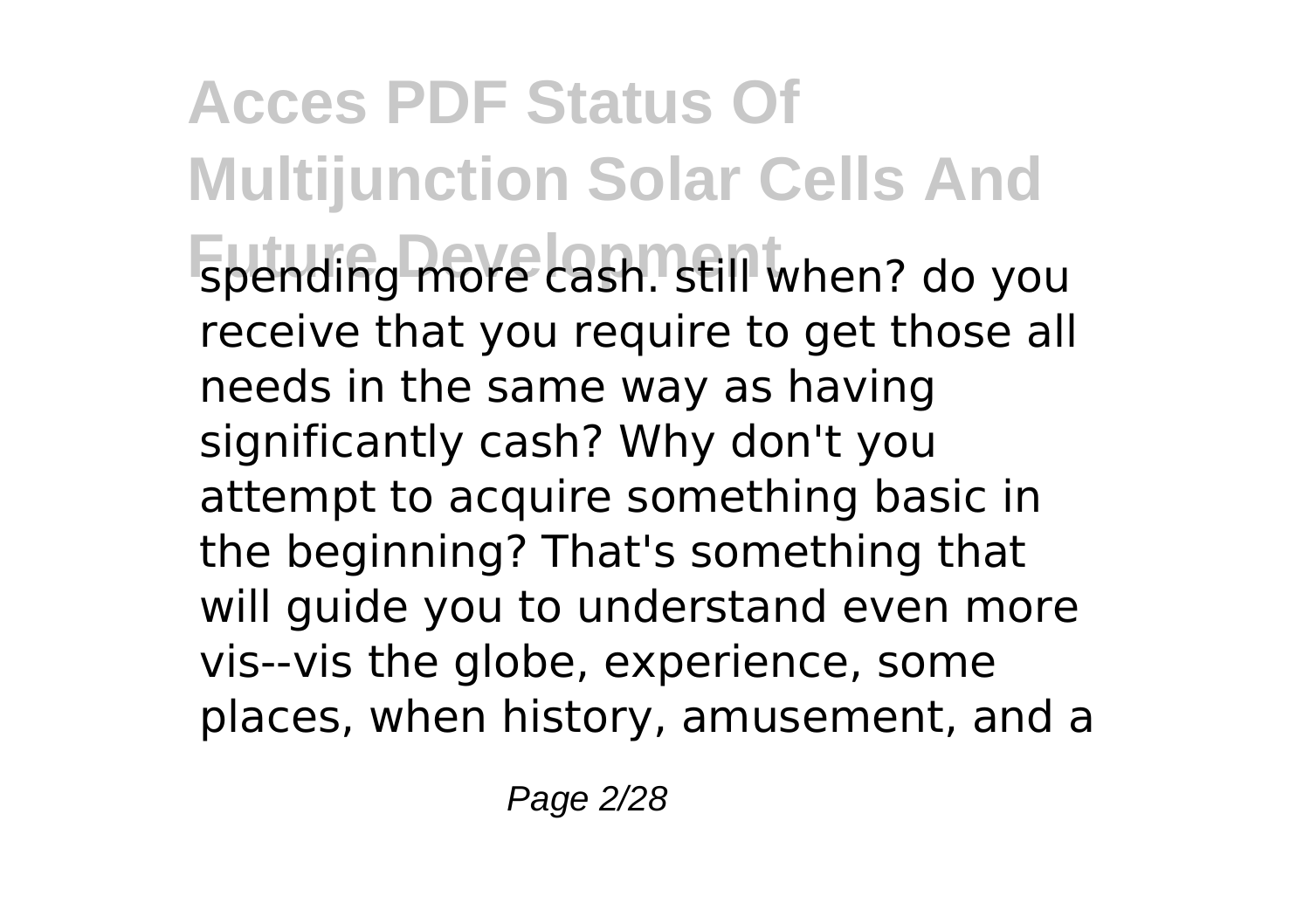**Acces PDF Status Of Multijunction Solar Cells And For more Development** 

It is your agreed own become old to be active reviewing habit. in the middle of guides you could enjoy now is **status of multijunction solar cells and future development** below.

BookBub is another website that will

Page 3/28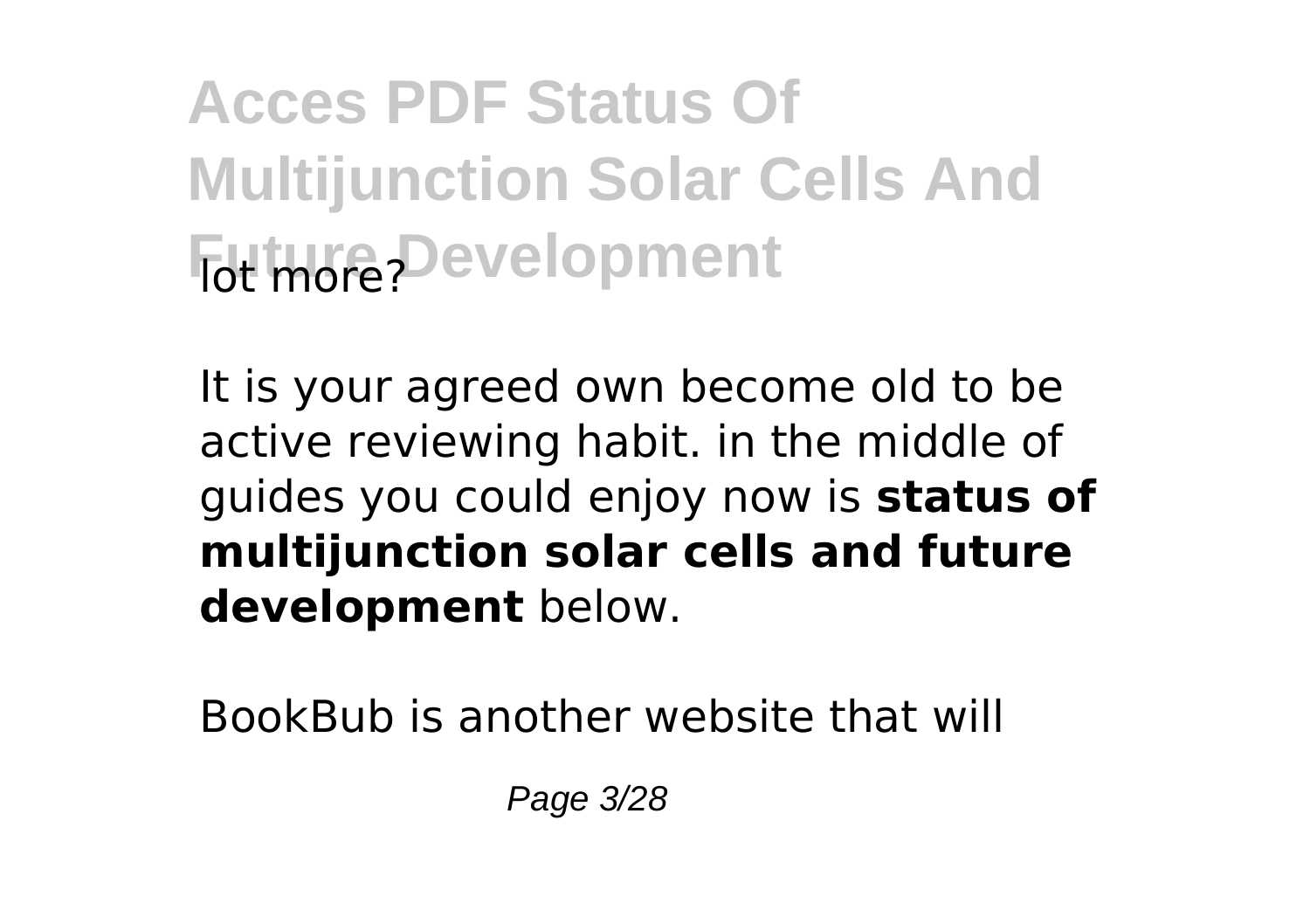**Acces PDF Status Of Multijunction Solar Cells And Future Development** keep you updated on free Kindle books that are currently available. Click on any book title and you'll get a synopsis and photo of the book cover as well as the date when the book will stop being free. Links to where you can download the book for free are included to make it easy to get your next free eBook.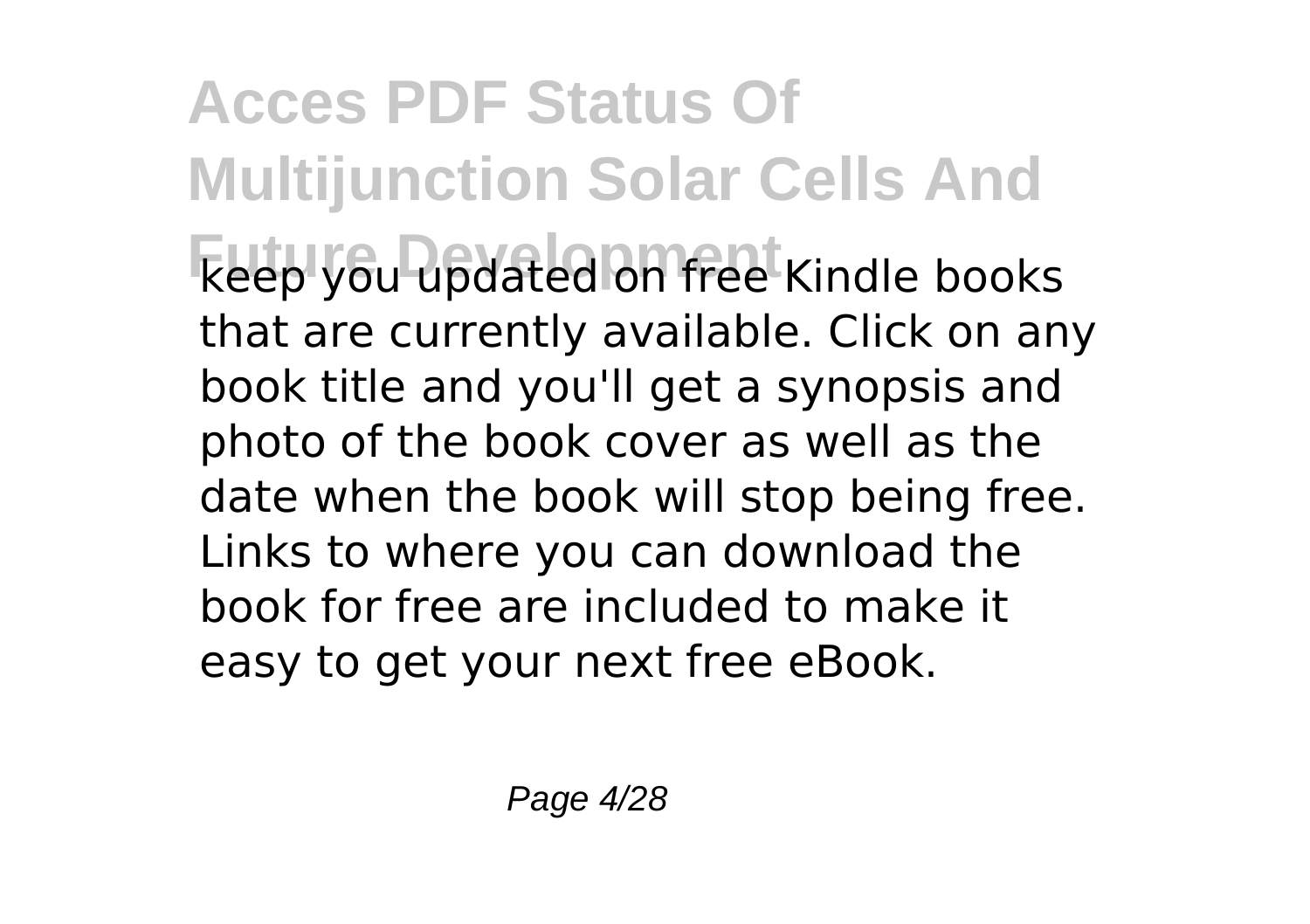**Acces PDF Status Of Multijunction Solar Cells And** *<u>Status of Multijunction</u>* **Solar Cells** Multi-junction (Tandem) solar cells have the potential for achieving high conversion efficiencies of over 50% and are promising for space and terrestrial applications. Tandem solar cells have been studied since 1960 ( Wolf, 1960 ).

#### **Multi-junction III–V solar cells:**

Page 5/28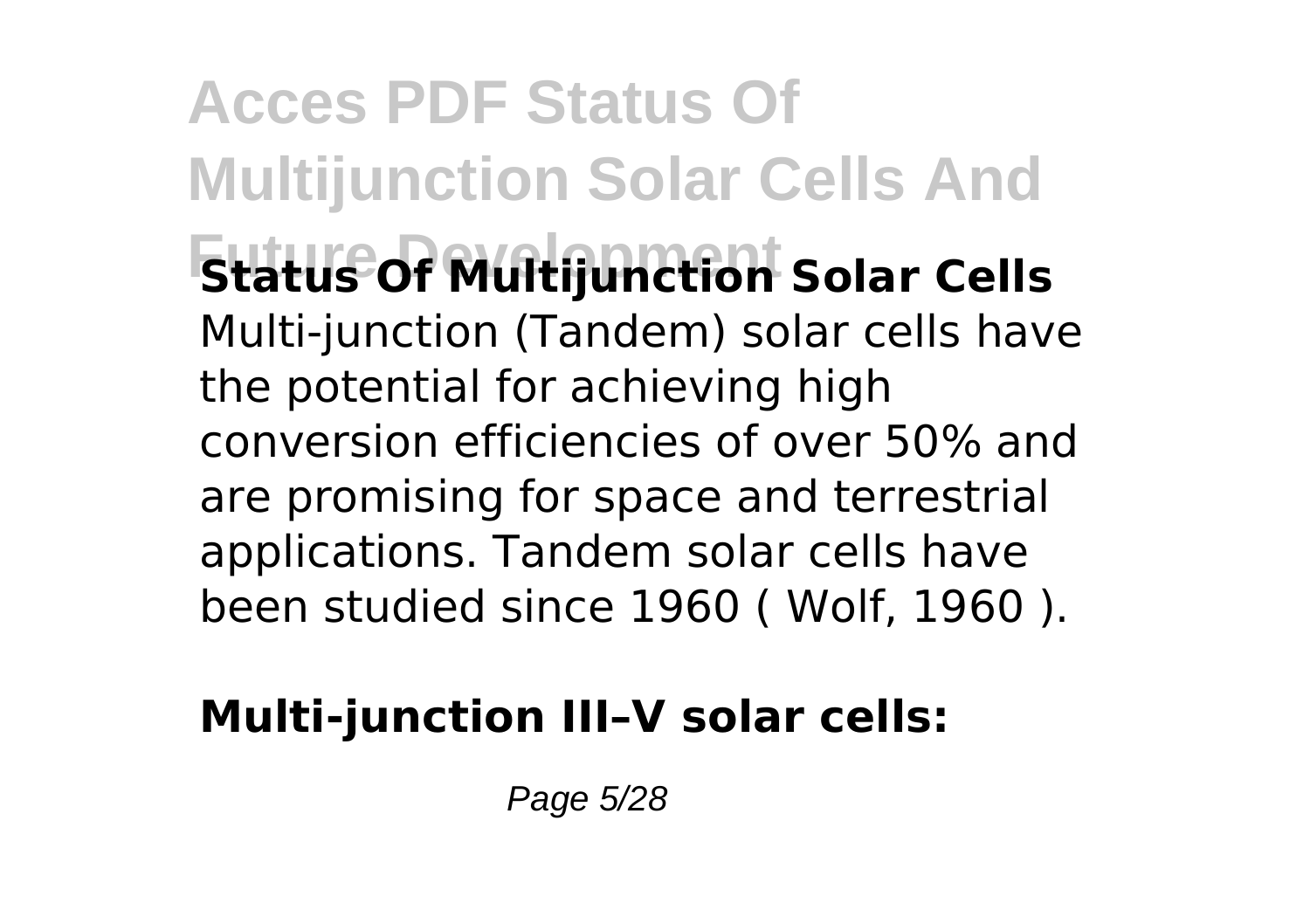### **Acces PDF Status Of Multijunction Solar Cells And Future Status and ent** Status of Multijunction Solar Cells and Future Development Tatsuya Takamoto New Technology Development Center, SHARP Corporation E-mail: takamoto.tatsuya@sharp.co.jp, Tel: +81-743-53-7205, Fax:

+81-743-53-7206 Keywords: Solar cell, Multijunction, InGaP, GaAs Abstract Over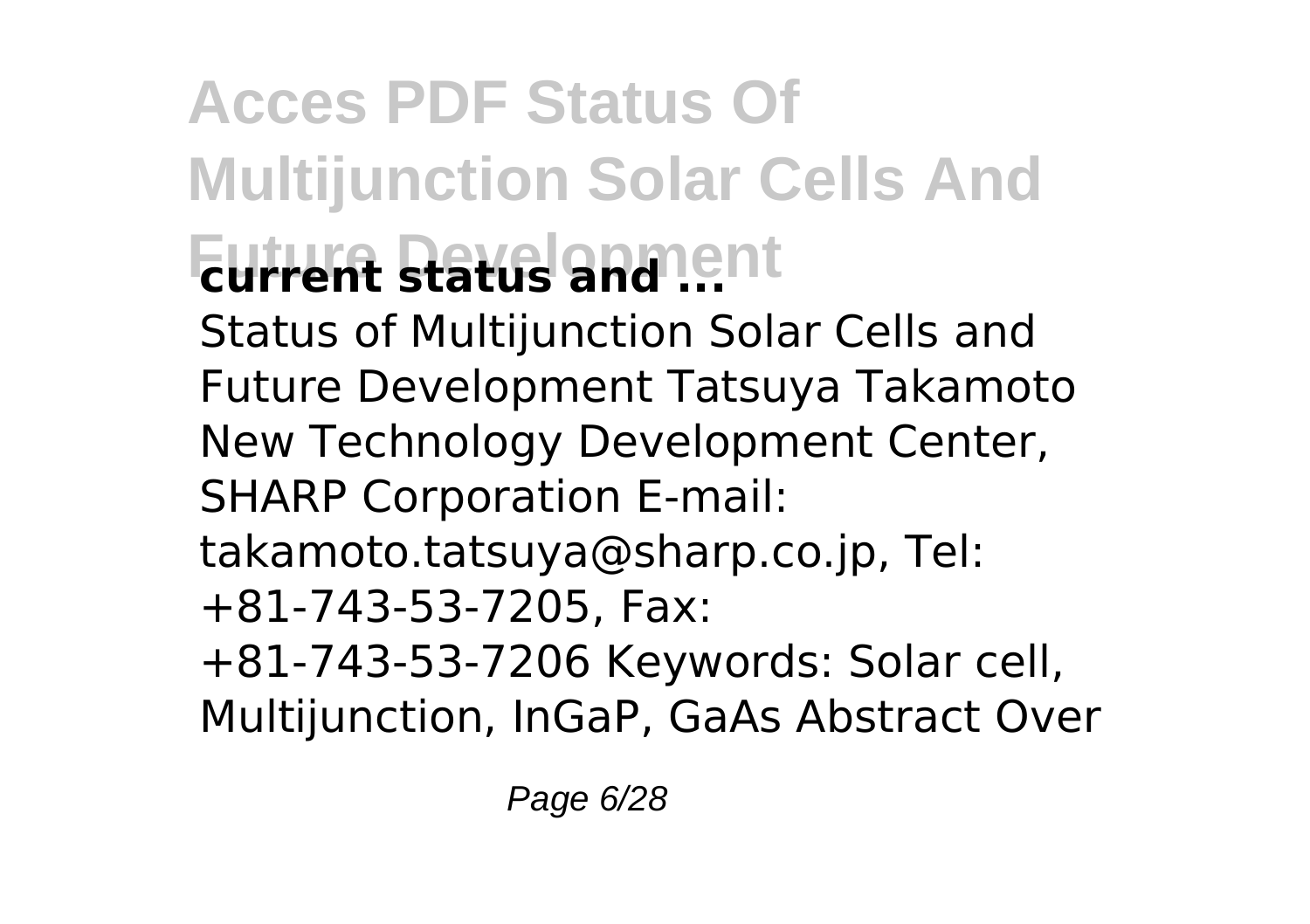**Acces PDF Status Of Multijunction Solar Cells And Future Development** 30% efficiency InGaP/InGaAs/Ge triple

#### **Status of Multijunction Solar Cells and Future Development**

Multi-junction solar cells are solar cells with multiple p–n junctions made of different semiconductor materials. Each material's p-n junction will produce electric current in response to different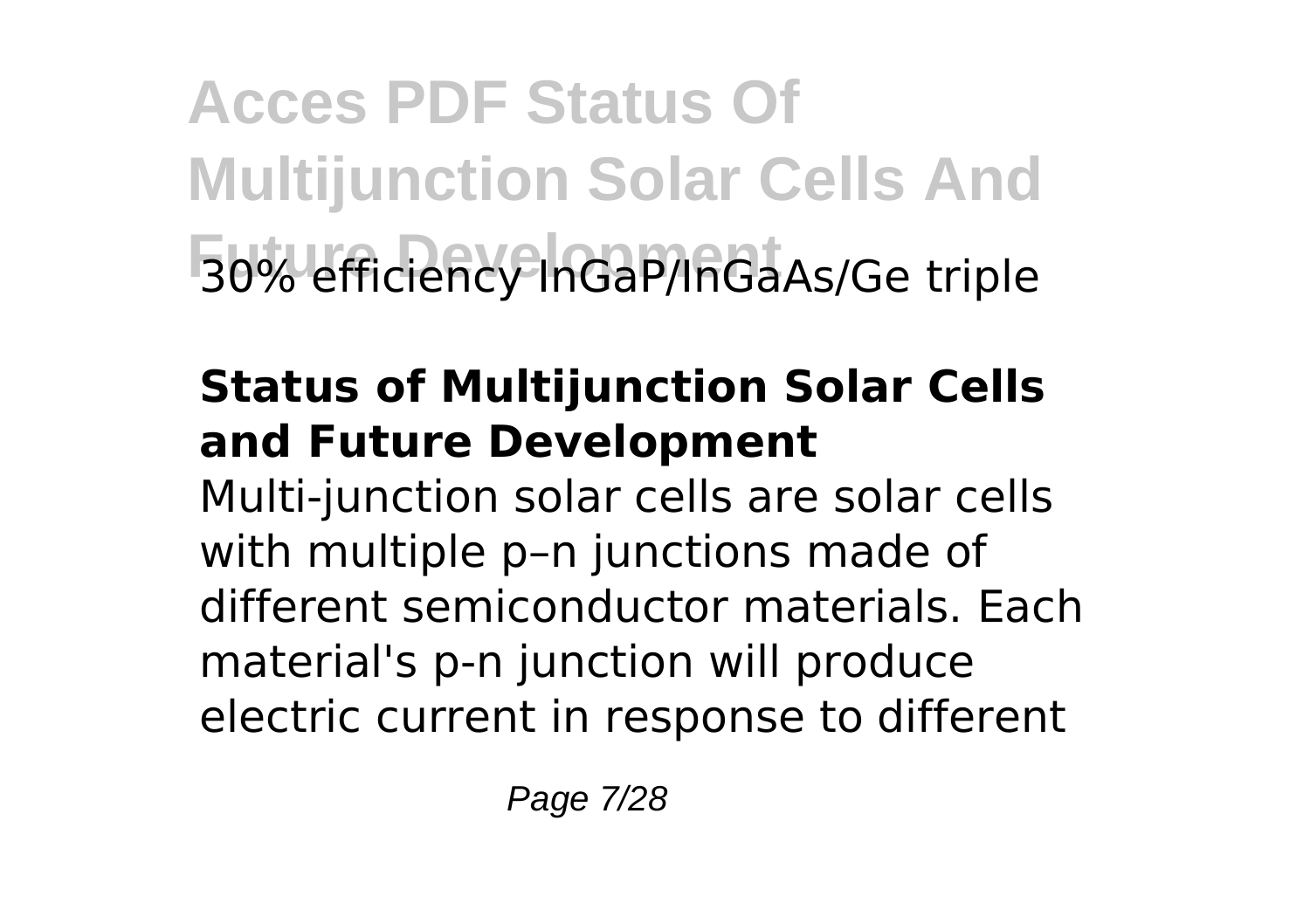**Acces PDF Status Of Multijunction Solar Cells And Future Development** wavelengths of light. The use of multiple semiconducting materials allows the absorbance of a broader range of wavelengths, improving the cell's sunlight to electrical energy conversion efficiency. Traditional single-junction cells have a maximum theoretical efficiency of 33.16% ...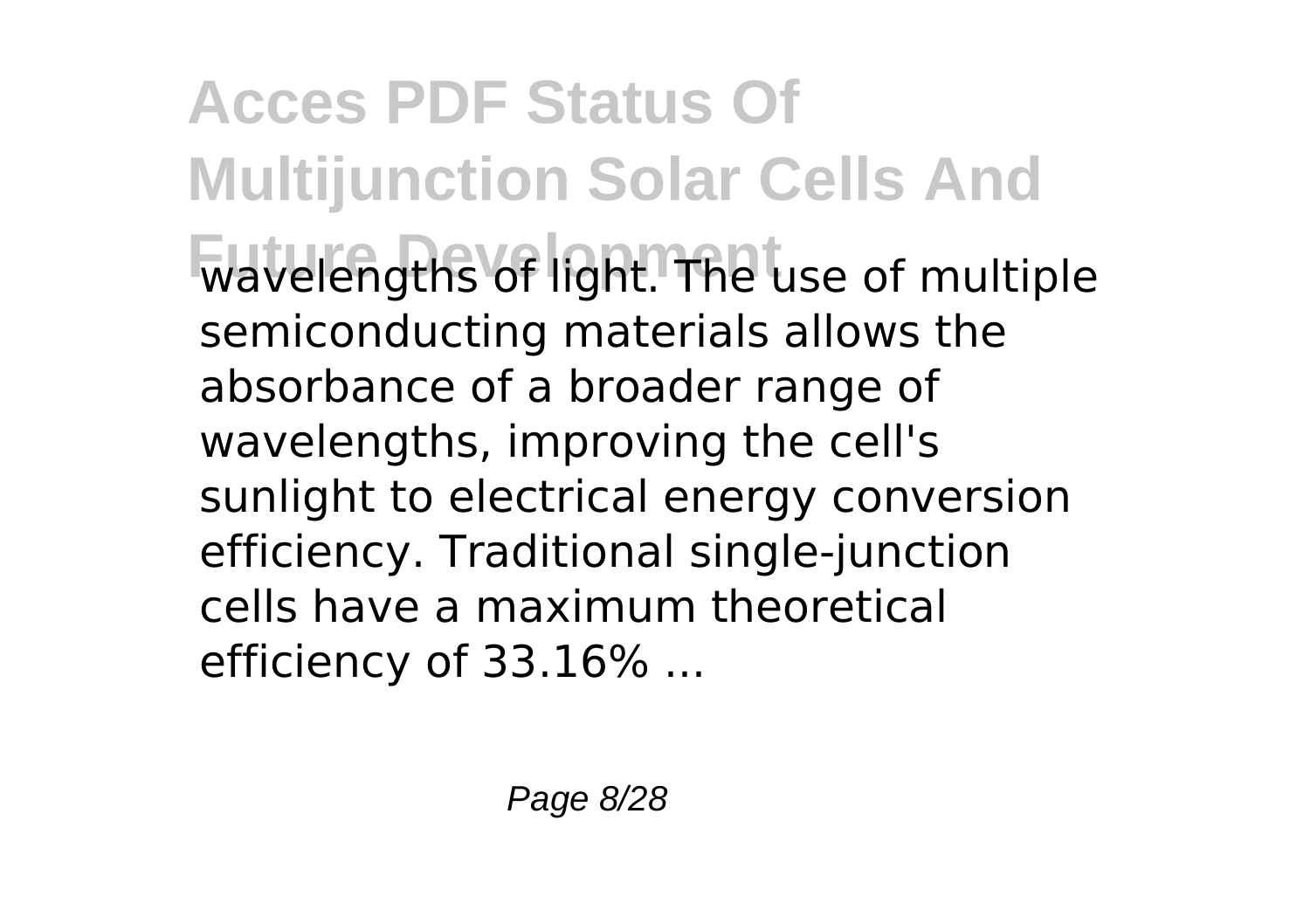**Acces PDF Status Of Multijunction Solar Cells And Future Development Multi-junction solar cell - Wikipedia** The production capacity for multijunction solar cells does not constitute a limitation. Already now several tens of MWp per year can be produced and the capacities can easily be increased. The state-of-the art approach for highly efficient photovoltaic energy conversion is marked by the Ga 0.50 In 0.50 P/Ga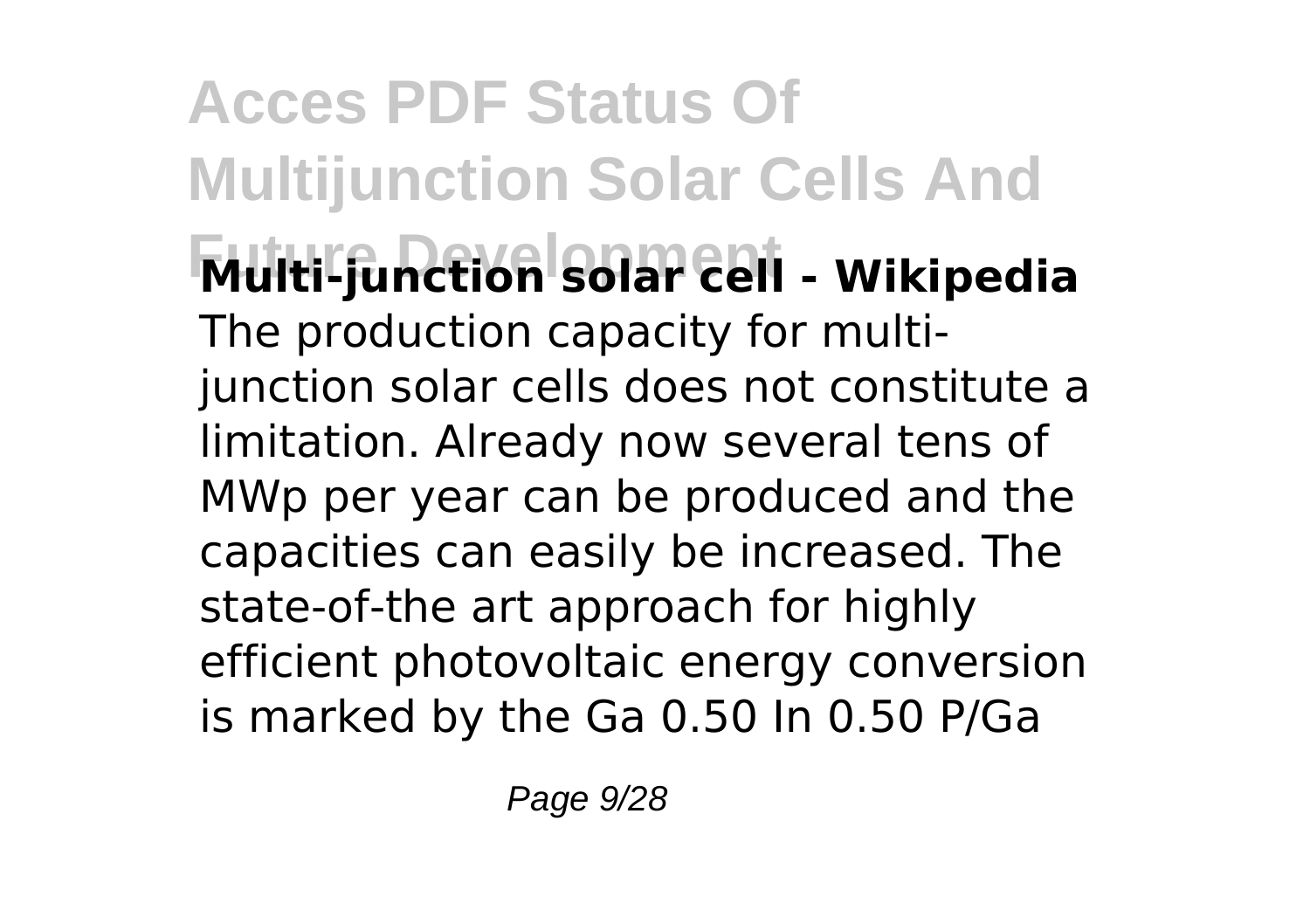**Acces PDF Status Of Multijunction Solar Cells And** 0.99 In 0.01 As/Ge structure.

#### **Present Status in the Development of III–V Multi-Junction ...**

Corpus ID: 19422580. High-efficiency multi-junction solar cells : Current status and future potential @inproceedings{Ya strebova2008HighefficiencyMS, title={High-efficiency multi-junction

Page 10/28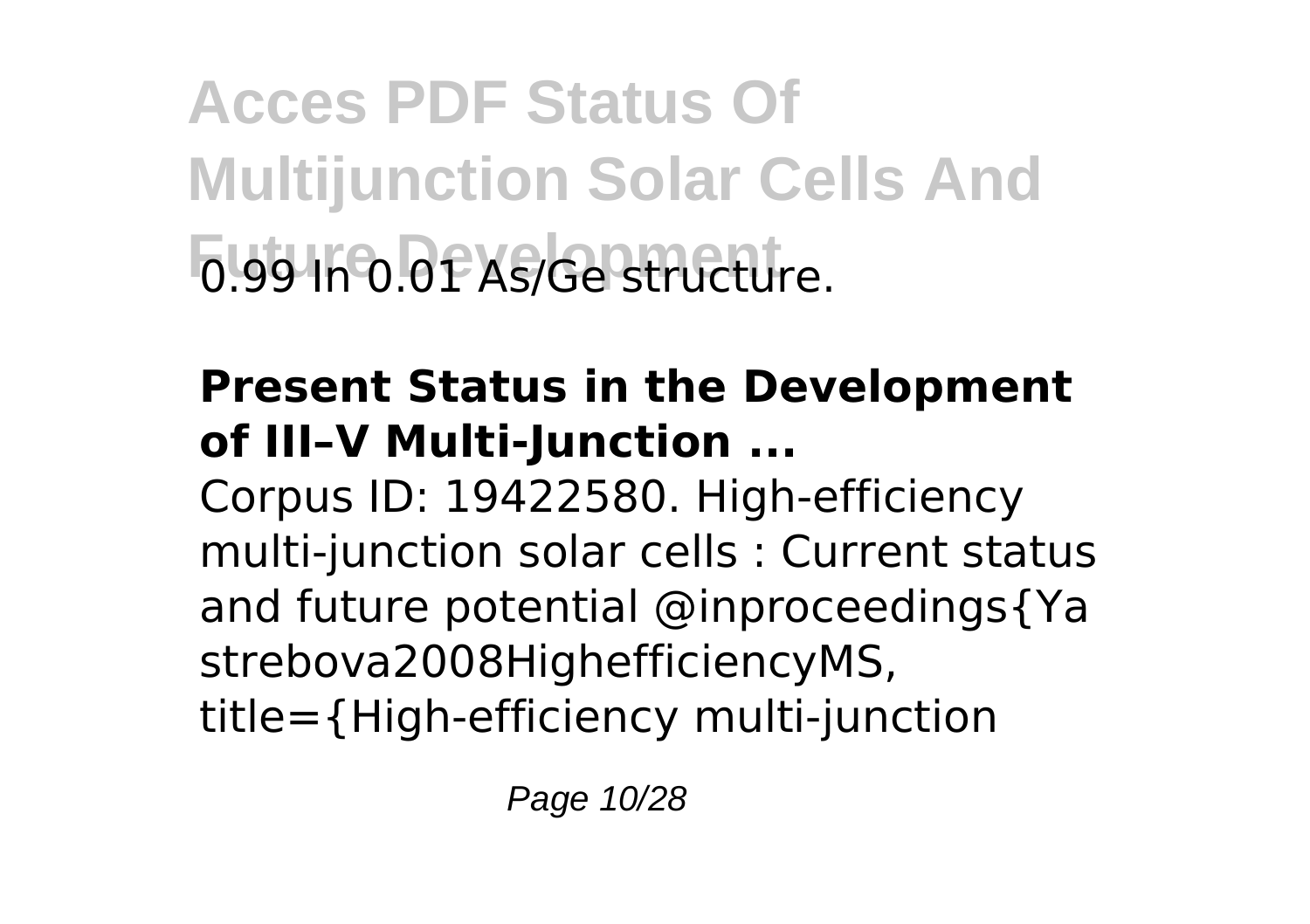## **Acces PDF Status Of Multijunction Solar Cells And Future Development** solar cells : Current status and future potential}, author={N. Yastrebova}, year={2008} }

#### **[PDF] High-efficiency multi-junction solar cells : Current ...**

Our recent R&D activities of III–V compound multi-junction (MJ) solar cells are presented. Conversion efficiency of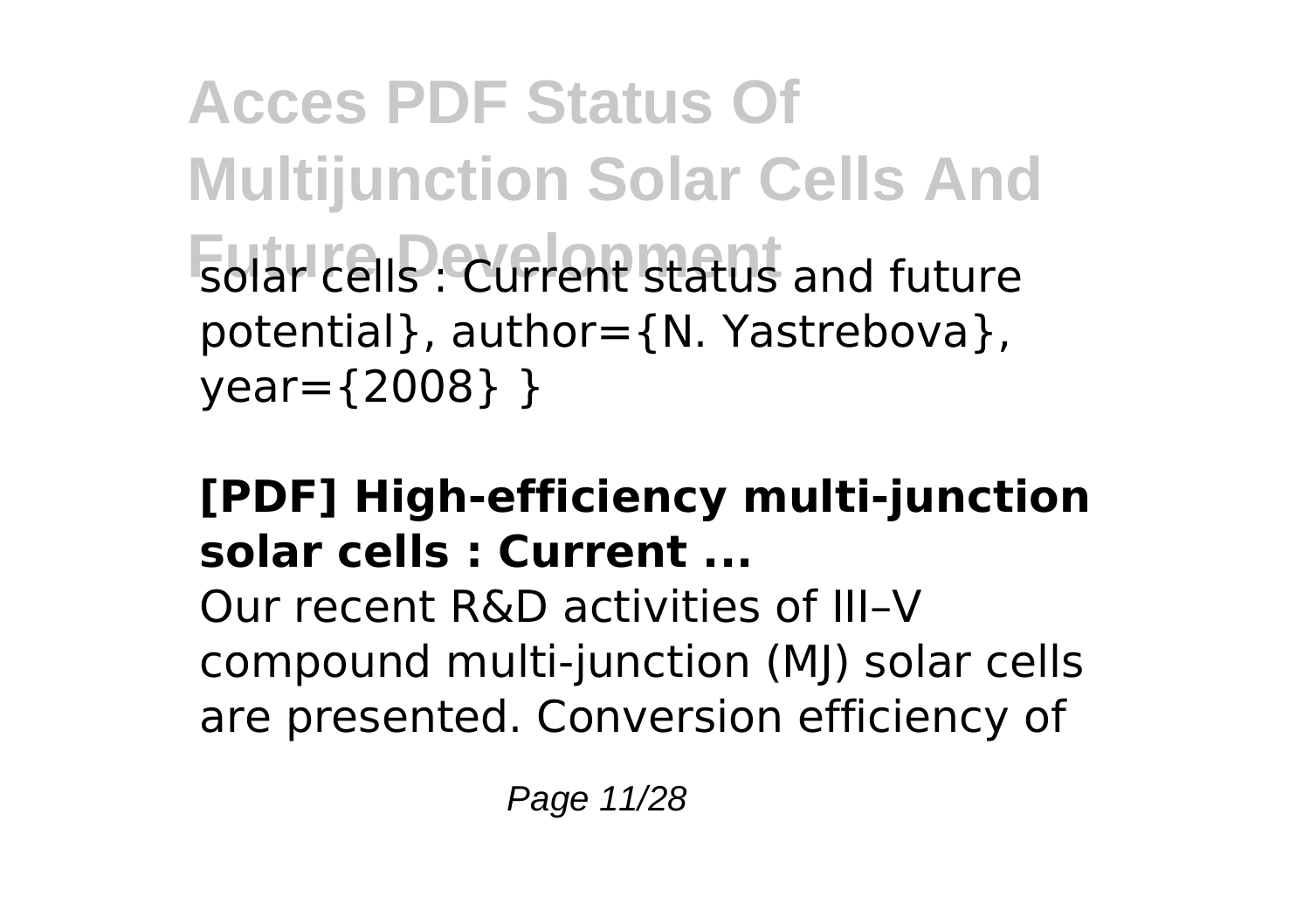**Acces PDF Status Of Multijunction Solar Cells And Future Development** InGaP/InGaAs/Ge has been improved up to 31–32% (AM1.5) as a result of technologies development such as double hetero-wide band-gap tunnel junction, InGaP–Ge hetero-face structure bottom cell, and precise lattice-matching of InGaAs middle cell to Ge substrate by adding ...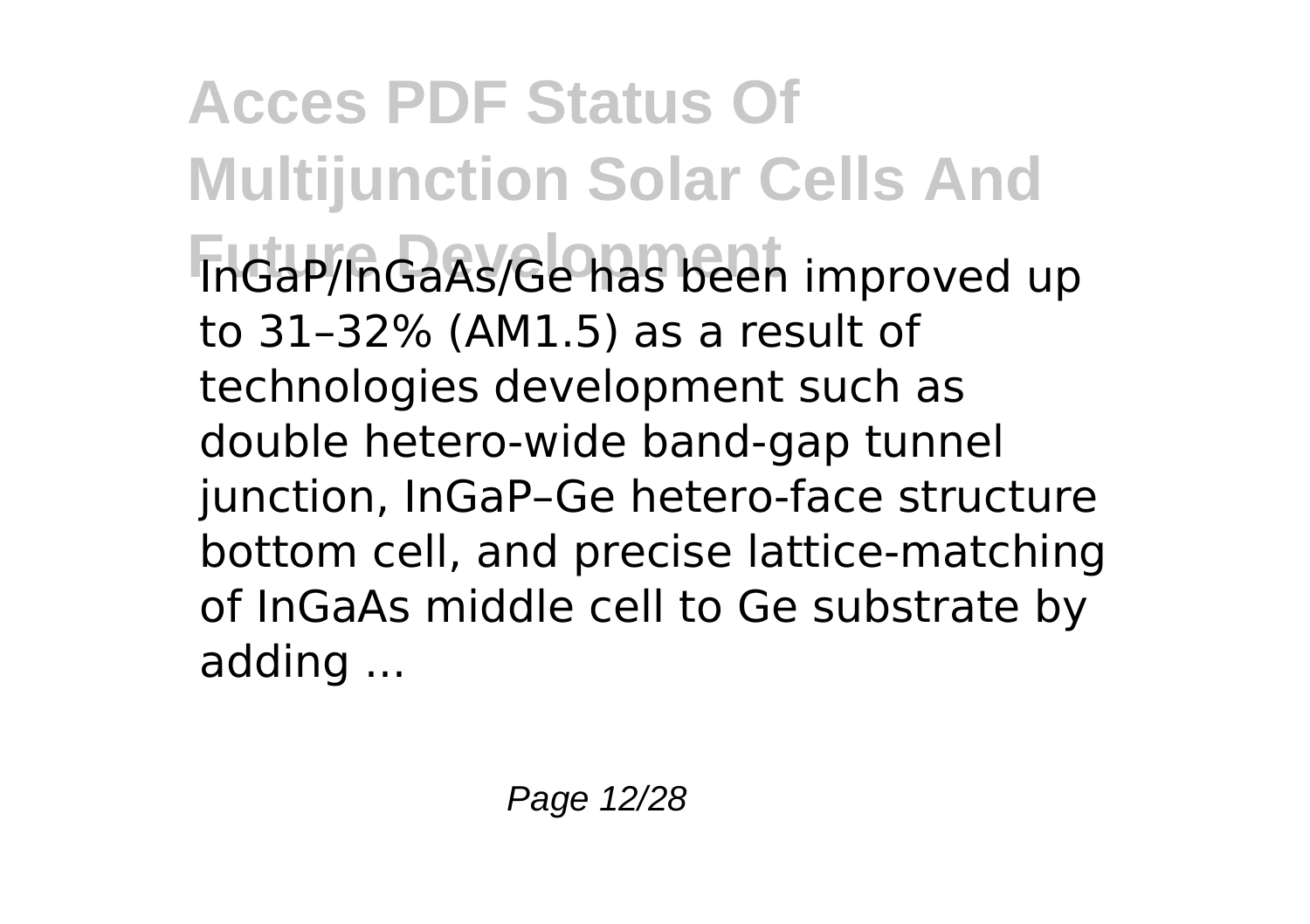## **Acces PDF Status Of Multijunction Solar Cells And Future Development Multi-junction III–V solar cells: current status and ...**

A central stage in the development of economic solutions for the industrial use of multi-junction solar cells for power generation has been reached. For the first time, an efficiency of 25.9 percent has been achieved with a multi-junction solar cell grown directly on a silicon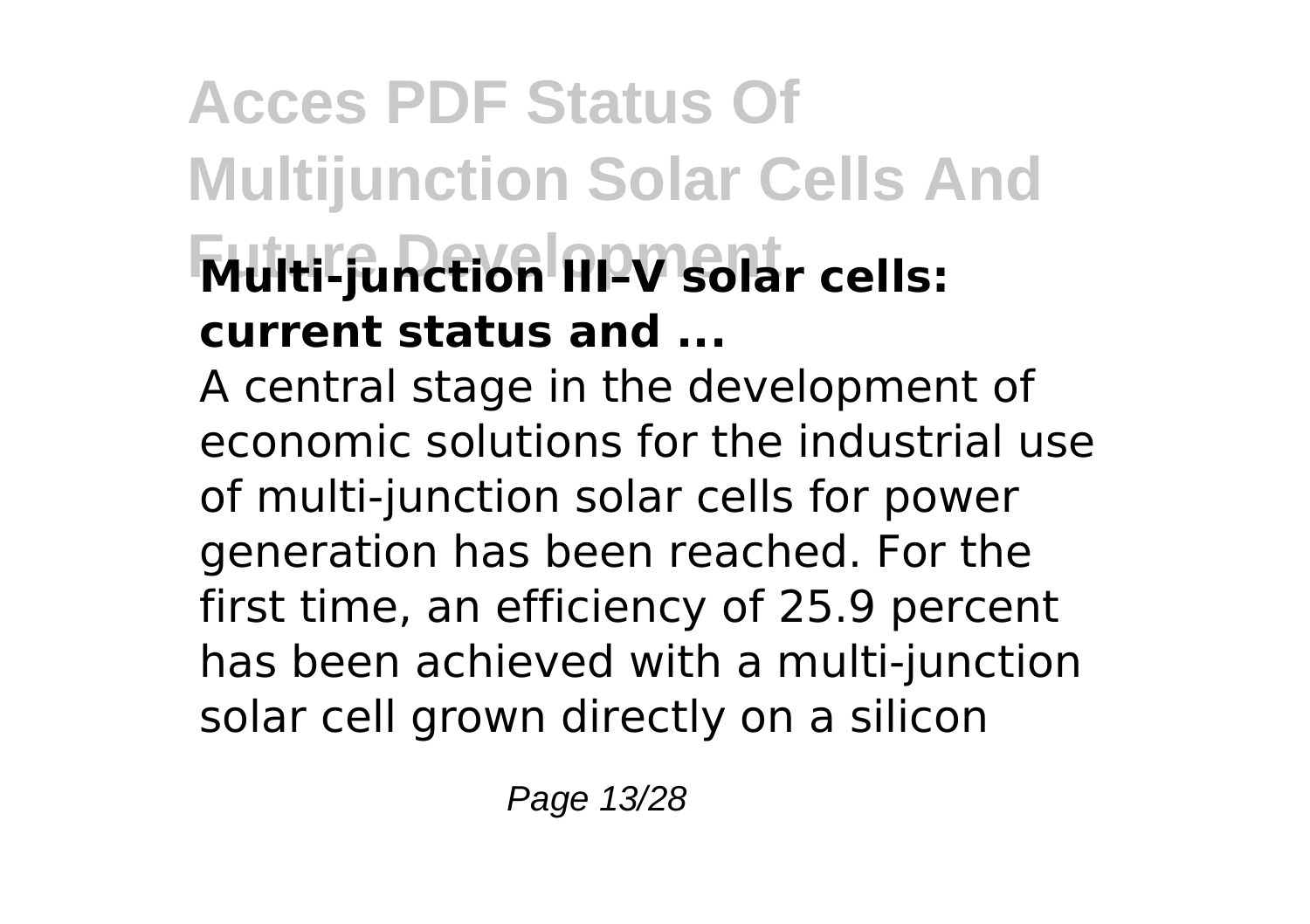**Acces PDF Status Of Multijunction Solar Cells And Futura Development** 

#### **Progress in Multi-Junction Solar Cells - Novus Light Today**

Our recent R&D activities of III–V compound multi-junction (MJ) solar cells are presented. Conversion efficiency of InGaP/InGaAs/Ge has been improved up to 31–32% (AM1.5) as a result of ...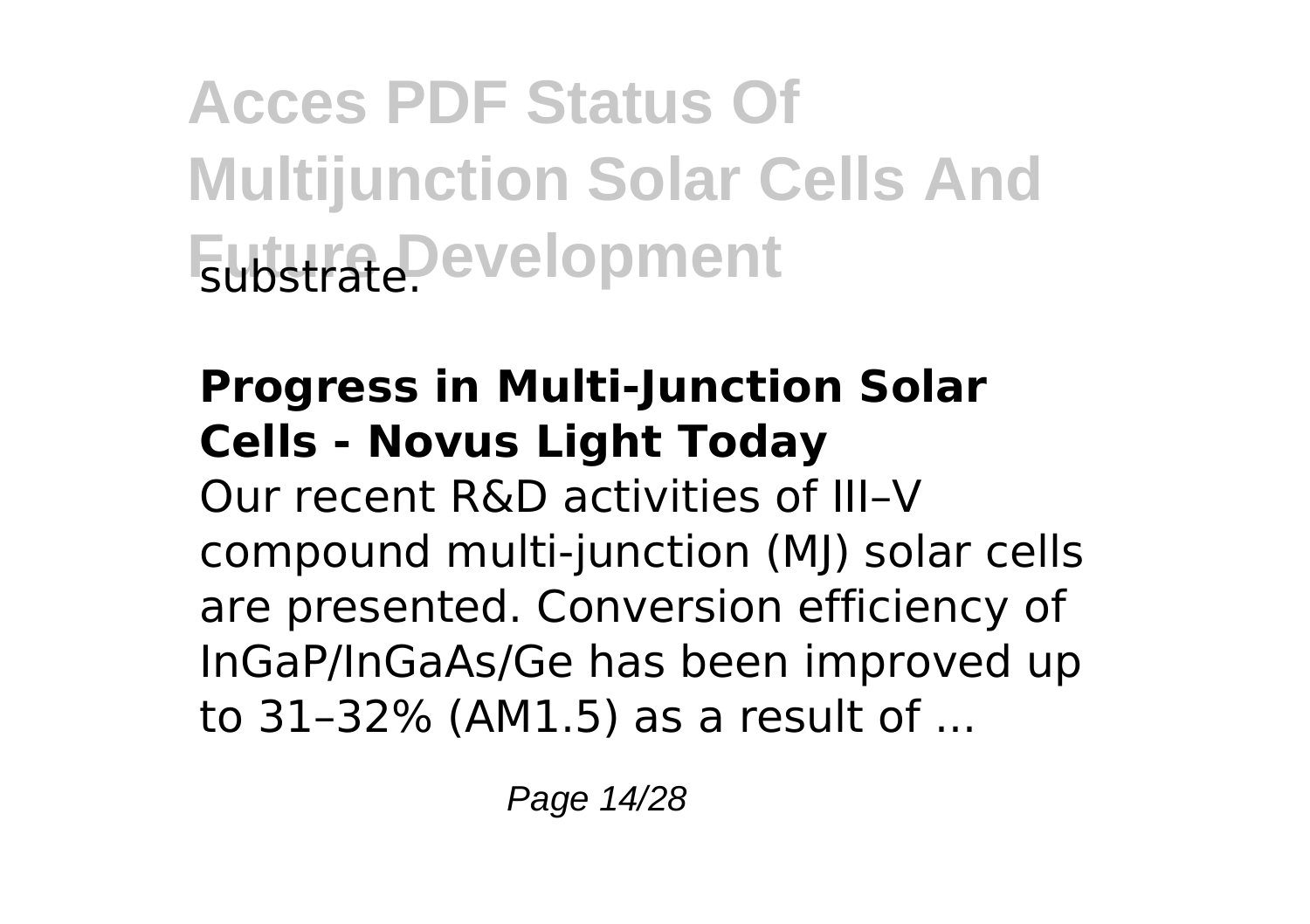## **Acces PDF Status Of Multijunction Solar Cells And Future Development**

### **Multi-junction III-V solar cells: Current status and ...**

Basic Principles of Multi-Junction Solar Cells The highest-efficiency solar cells use multiple materials with bandgaps that span the solar spectrum. Multijunction solar cells consist of some single-junction solar cells stacked upon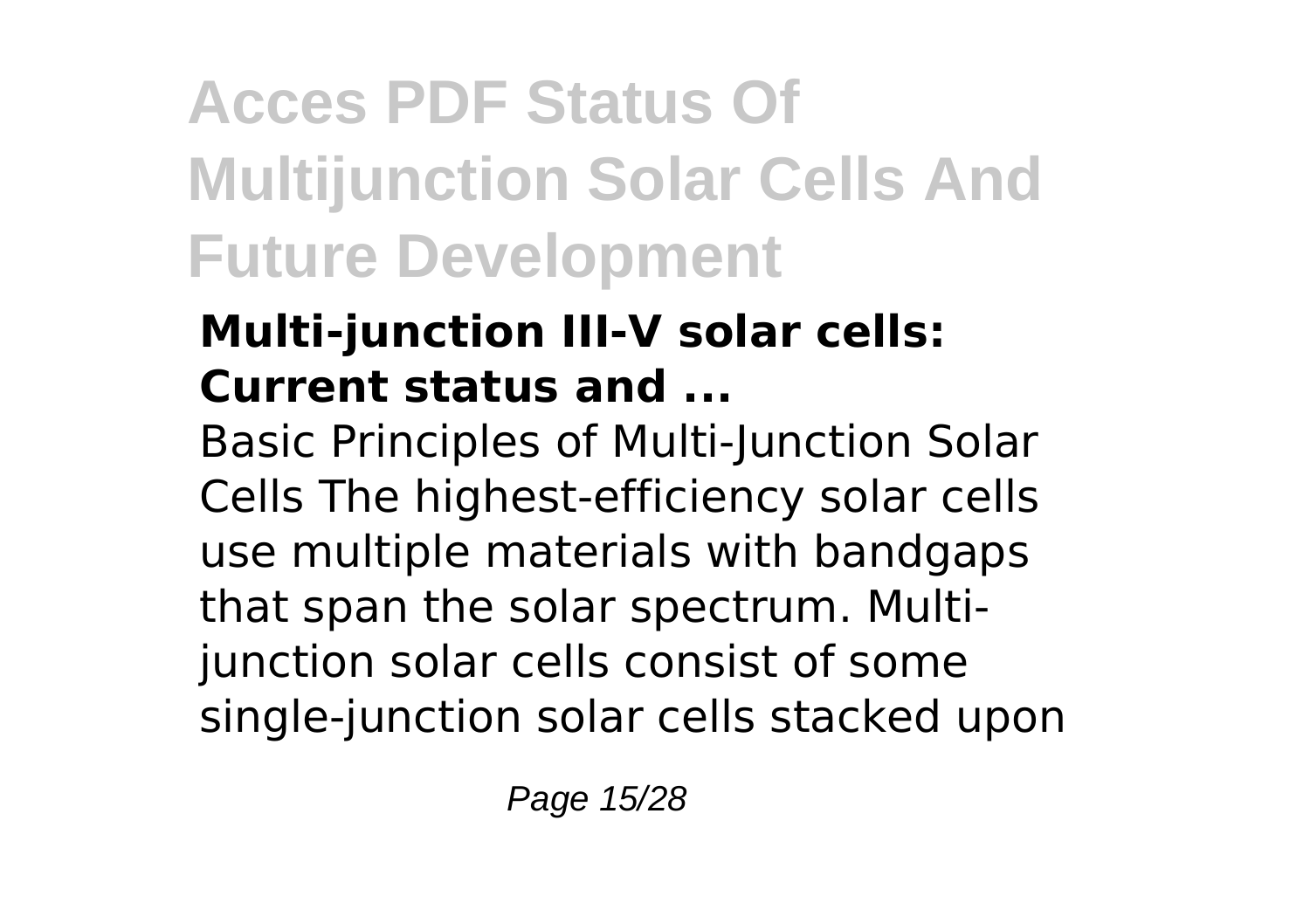**Acces PDF Status Of Multijunction Solar Cells And Funta** each other, so that each layer going from the top to the bottom has a smaller bandgap than the previous,

#### **High-efficiency multi-junction solar cells: Current status ...**

Multijunction III-V solar cells can be fabricated using molecular-beam epitaxy (MBE) techniques, but fabrication in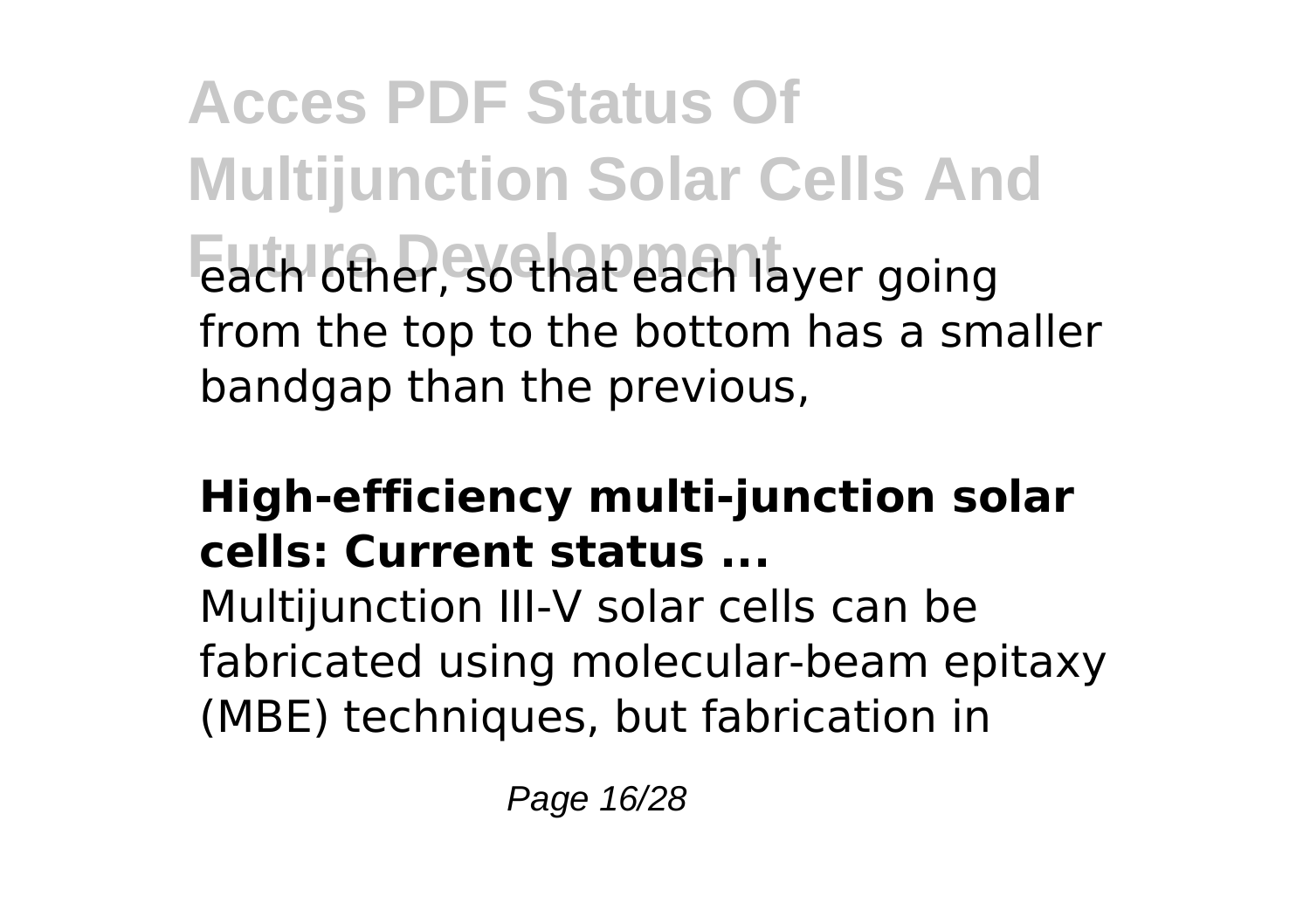**Acces PDF Status Of Multijunction Solar Cells And Future Development** large metal-organic chemical-vapor deposition (MOCVD) reactors is typical for commercial-scale production of GaInP/GaInAs/Ge devices.

#### **Multijunction III-V Photovoltaics Research | Department of ...** In terms of theoretical efficiency, multijunction solar cells have the potential to

Page 17/28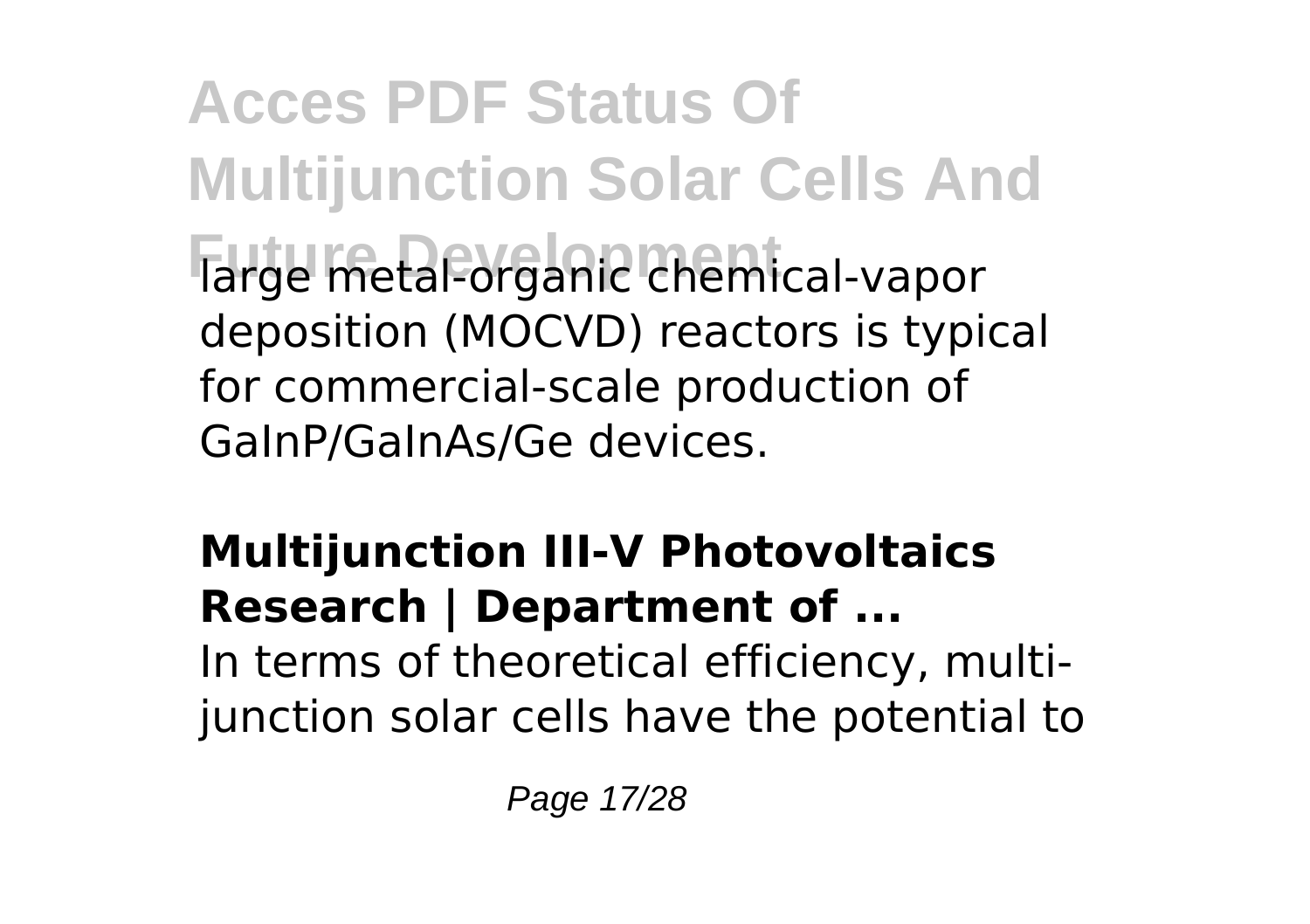**Acces PDF Status Of Multijunction Solar Cells And Future Development** significantly outperform traditional single-junction solar cells. According to the Department of Energy , multijunction solar cells with three junctions have theoretical efficiencies over 45 percent, while single-junction cells top out at about 33.5 percent.

#### **Multi-Junction Solar Cells: What You**

Page 18/28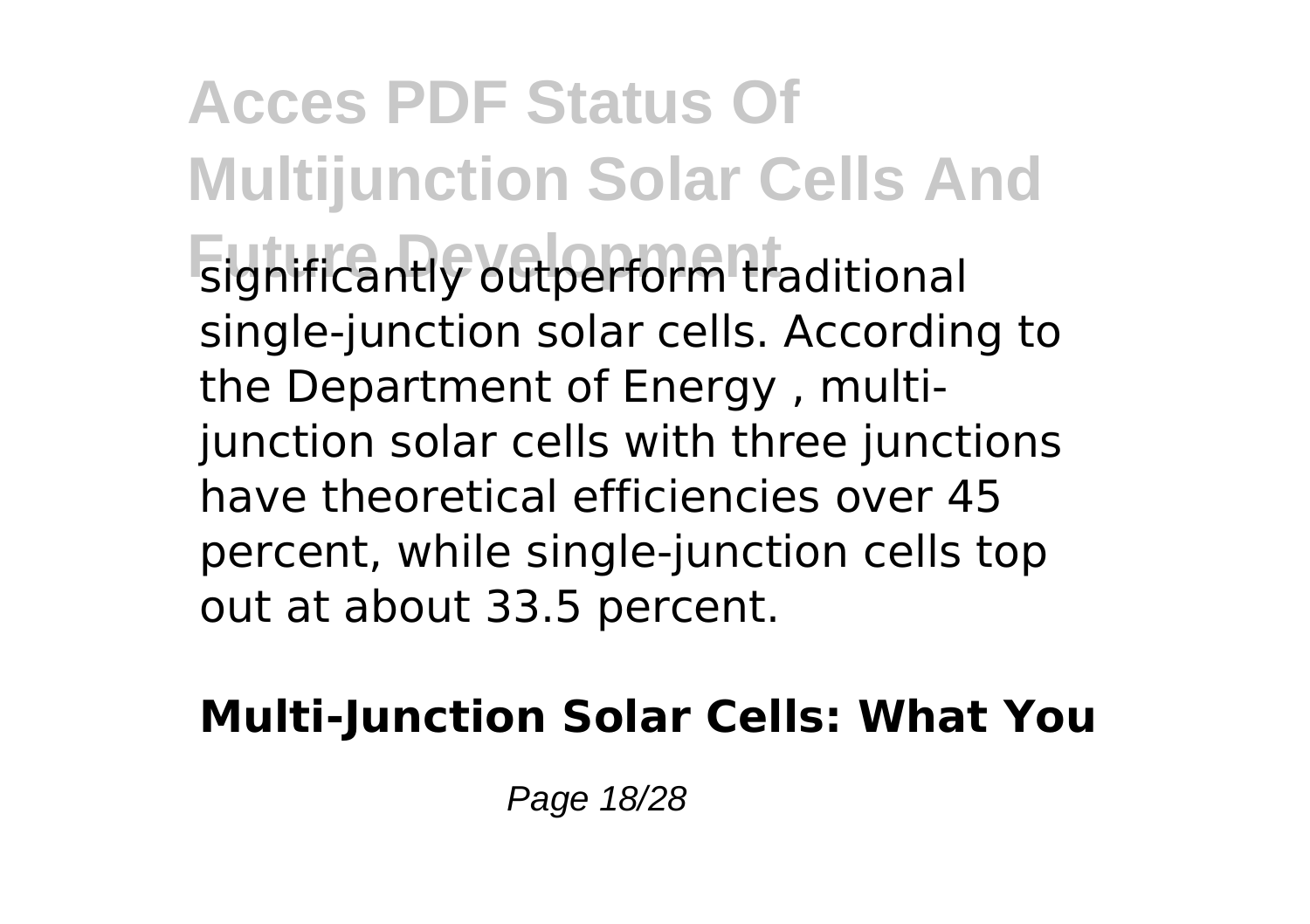### **Acces PDF Status Of Multijunction Solar Cells And Future Development Need To Know | EnergySage** The present status of this material and its application to photovoltaic devices (designing solar cells technology) have been studied. The multijunction or Tandem solar cell [TCO/p-i-n/p-i-n/TCO] fabricated by plasma enhanced chemical vapor deposition technique (PECVDT) / Glow-discharge Technique.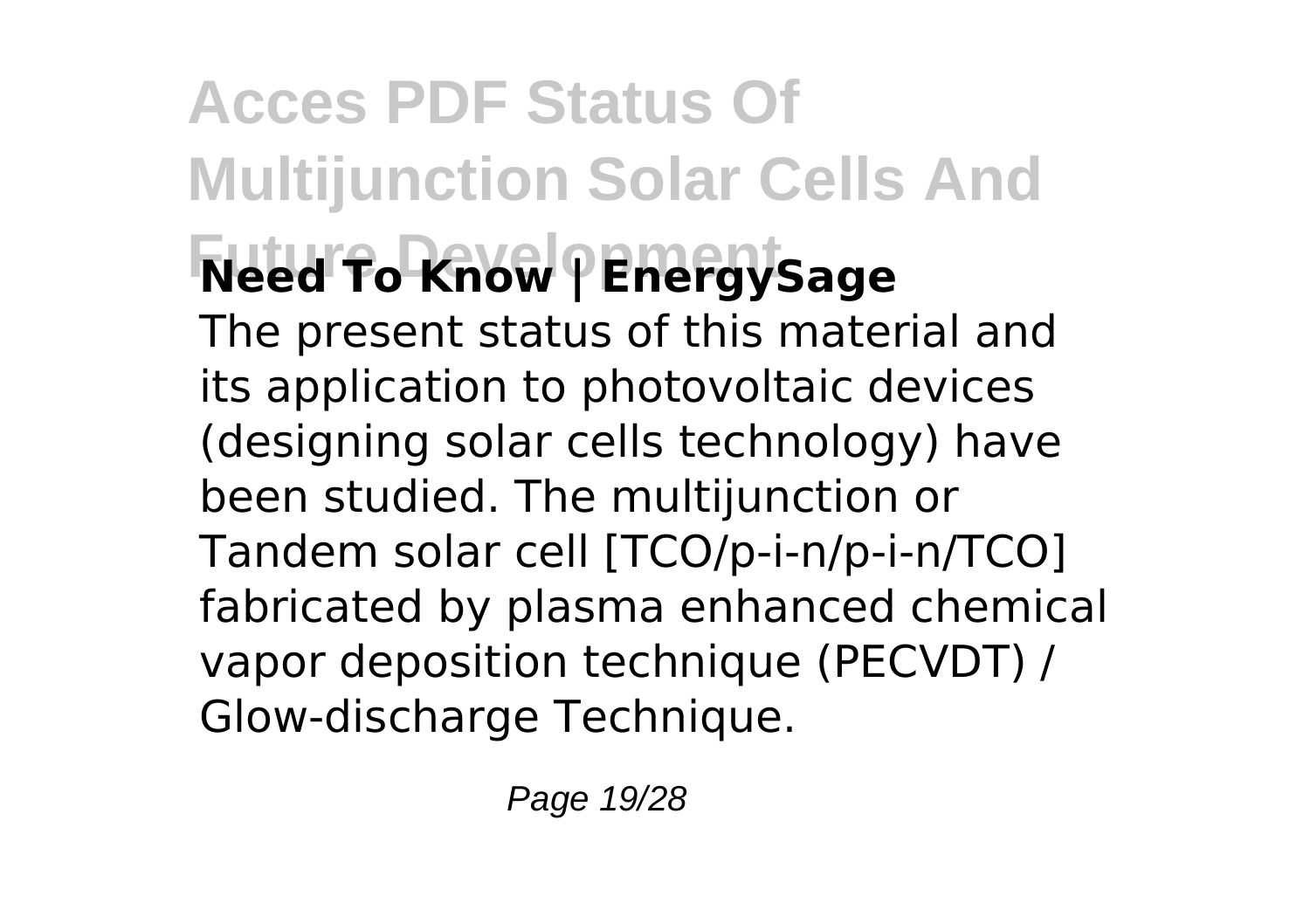## **Acces PDF Status Of Multijunction Solar Cells And Future Development**

### **Silicon-based Multi-junction Solar Cell**

Multi-junction solar cells hold the world record for efficiency and continue to be developed for deployment in CPV systems. Recent model development and simulation case studies of multijunction solar cells demonstrate the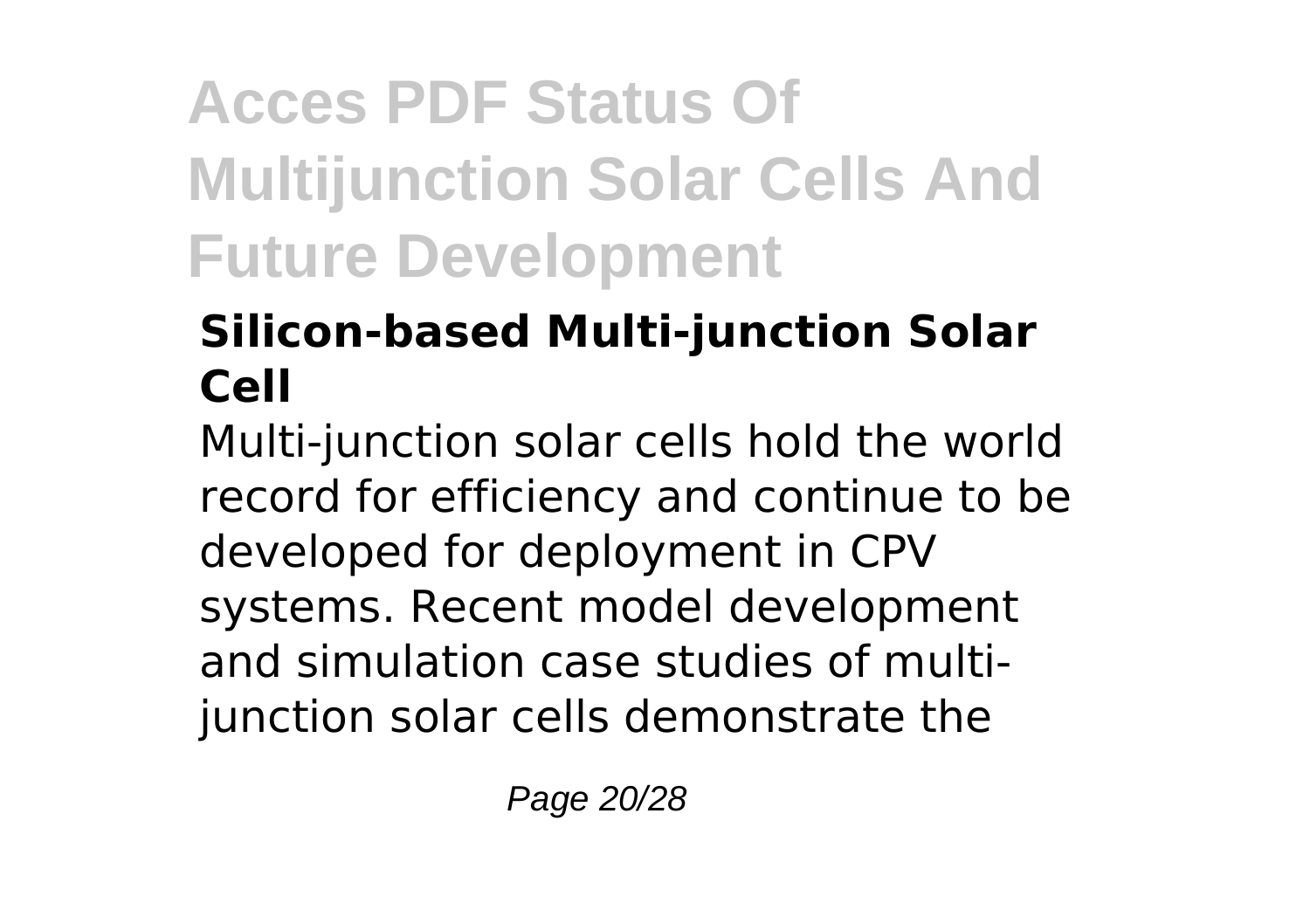**Acces PDF Status Of Multijunction Solar Cells And Future Development** value of numerical simulation in the design and optimization of these important photovoltaic devices.

#### **Simulation of multi-junction solar cells for performance ...**

Inverted Metamorphic Multi-Junction (IMM) Solar Cells are a more efficient and lighter weight alternative to the

Page 21/28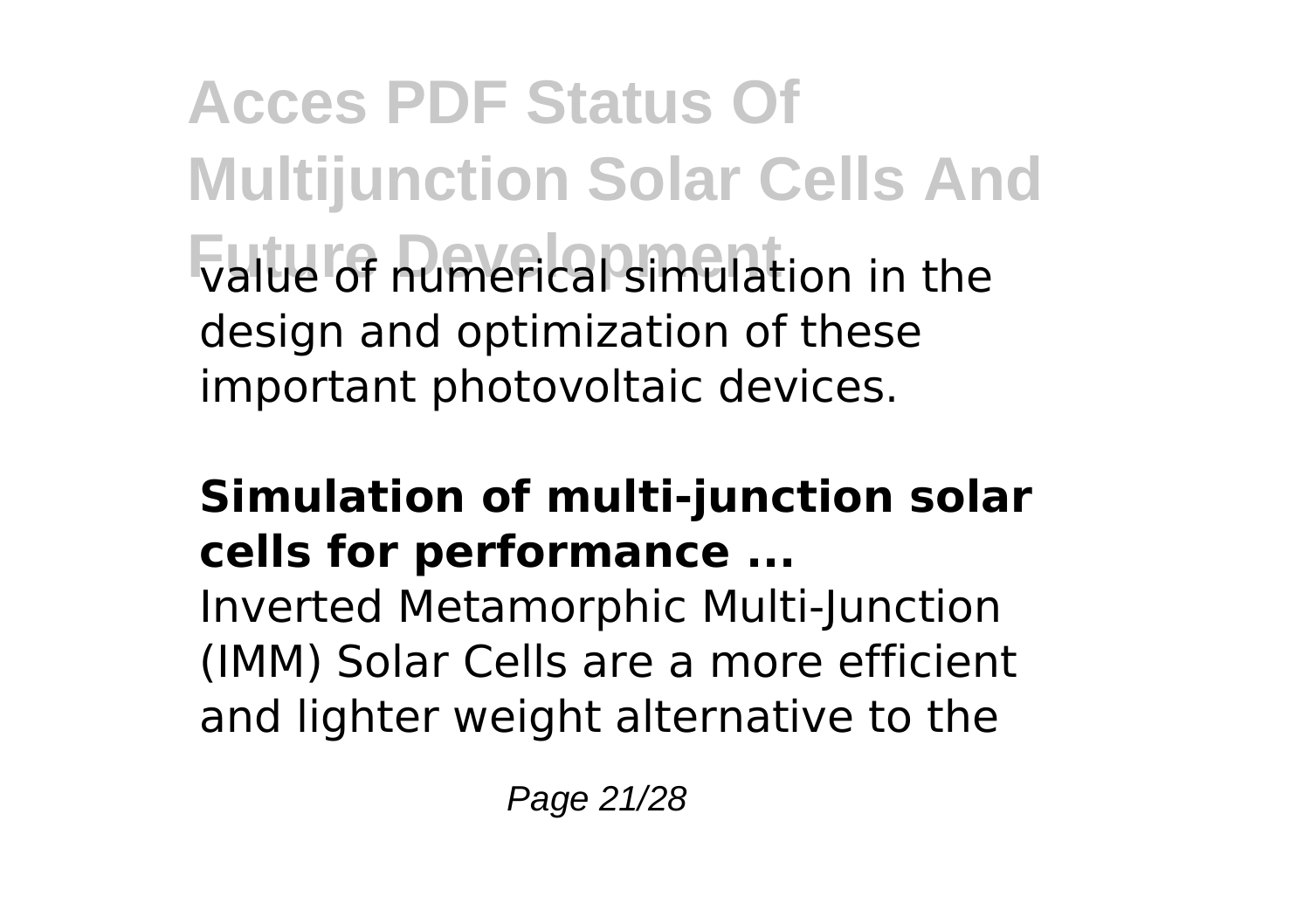**Acces PDF Status Of Multijunction Solar Cells And Future Development** state-of-practice multi-junction space solar cells.

#### **Advanced multi-junction solar cells deliver high ...**

III-V Multijunction Solar Cells This twopart document describes the basic physics and design of multijunction photovoltaic cells. The advanced science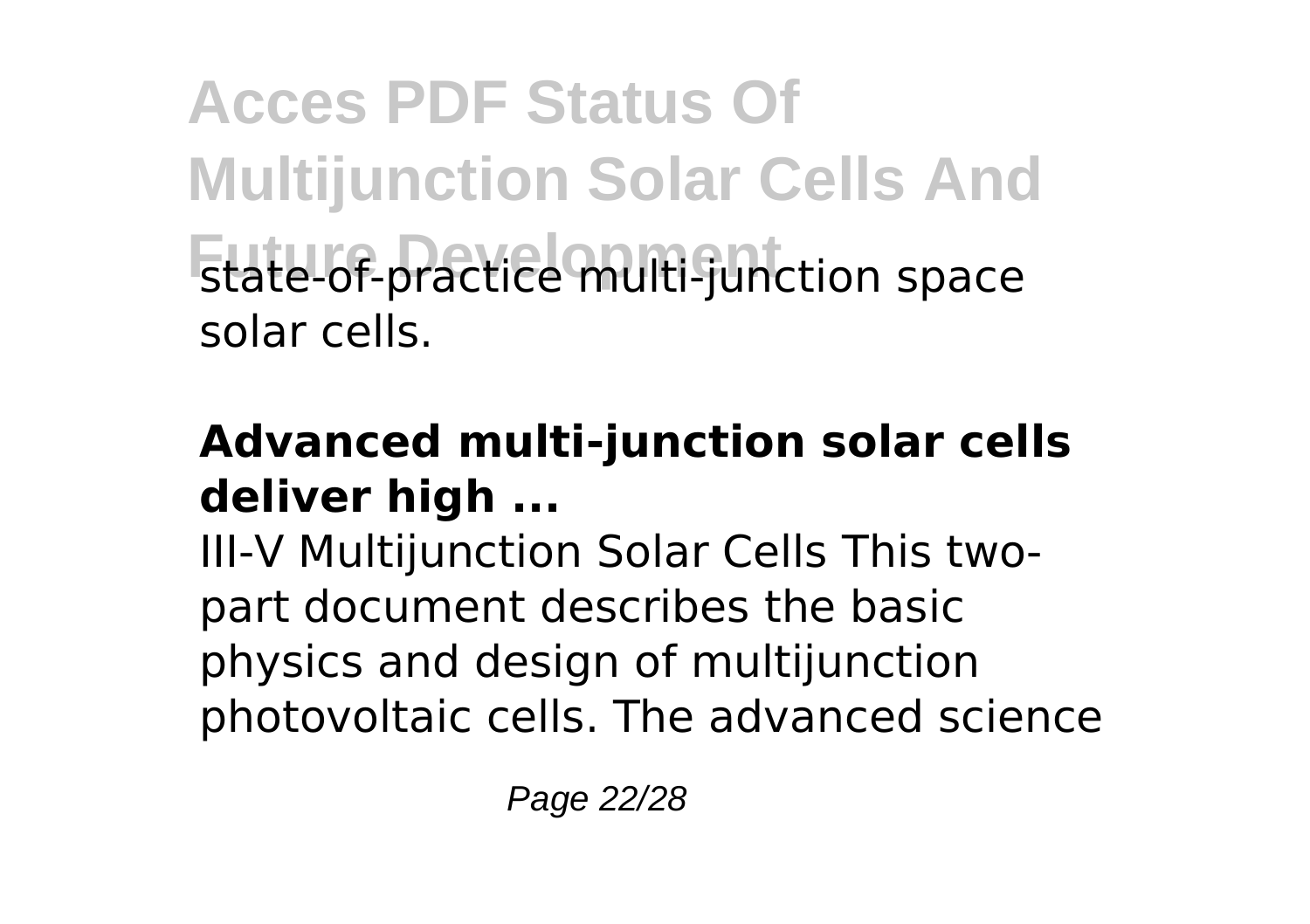**Acces PDF Status Of Multijunction Solar Cells And Future Development** reader may wish to proceed directly to Part 2. • Part 1, Basic Photovoltaic Physics, addresses the basic concepts necessary to understand the discussions in the second part.

#### **The Basic Physics and Design of III-V Multijunction Solar**

Solar cell is the most cost effective and

Page 23/28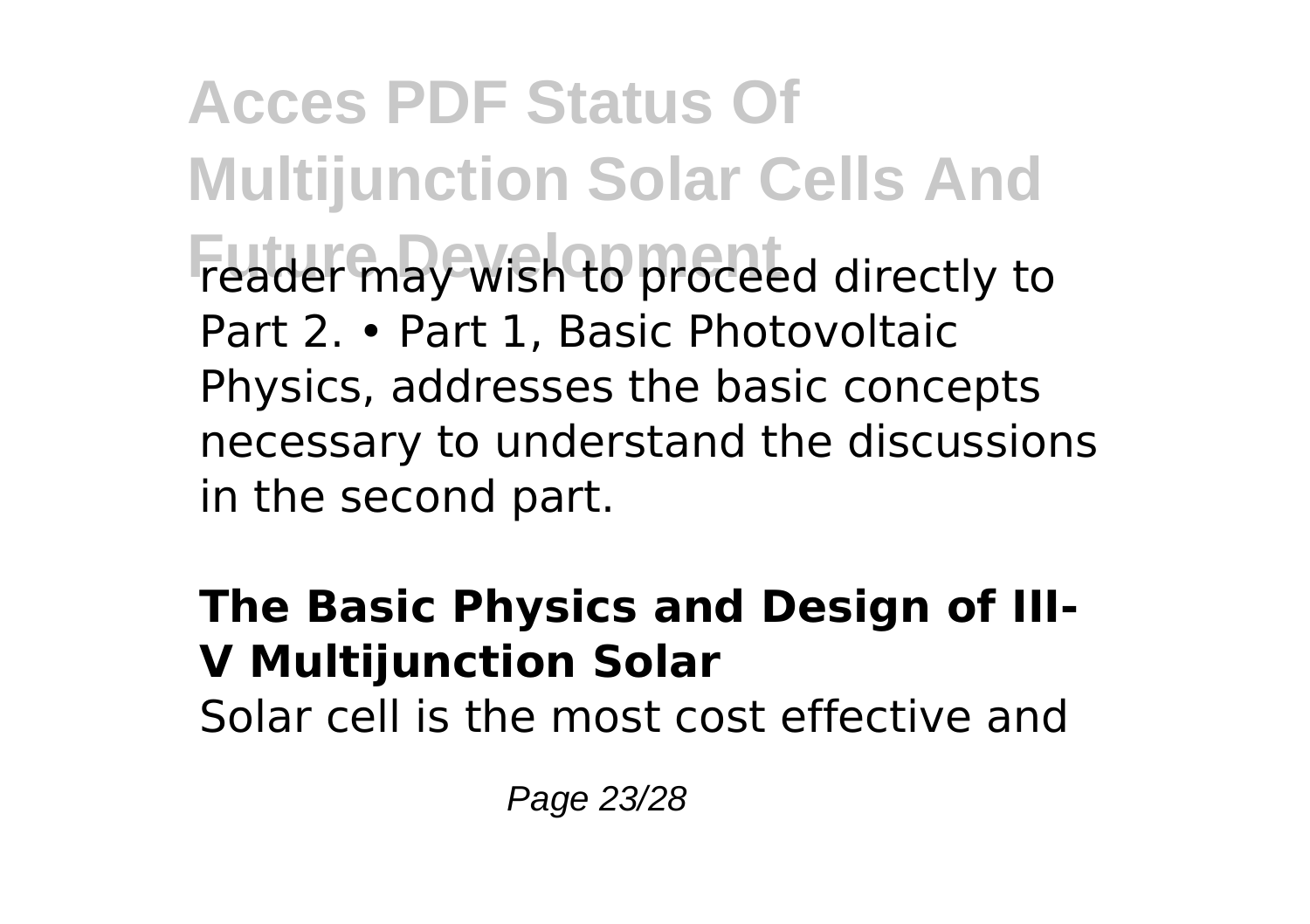### **Acces PDF Status Of Multijunction Solar Cells And Future Device to harvest solar energy as** compared to other systems. Many types of single junction solar cell are available in market but their main problem is low efficiency. This paper focuses on the performance investigation of high efficiency multijunction solar cell using two axis solar tracker.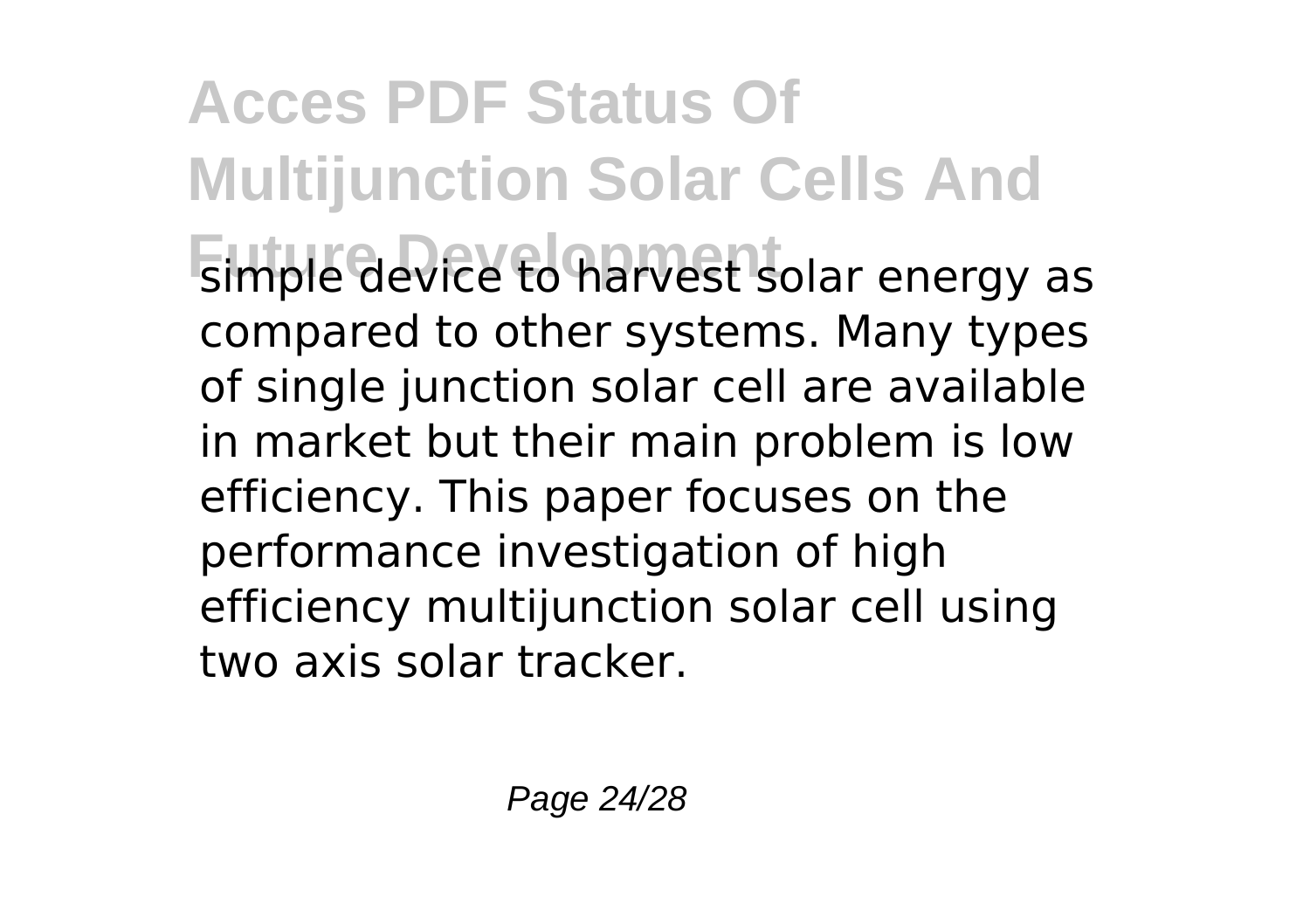## **Acces PDF Status Of Multijunction Solar Cells And Experimental Investigation of Multijunction Solar Cell ...**

Multi-junction cells are primarily paired with concentrators, over silicon cells, as they can operate under the elevated temperatures that are produced from them [8]. The crystalline structure of each layer of material is also vital to efficiency, as monocrystalline structures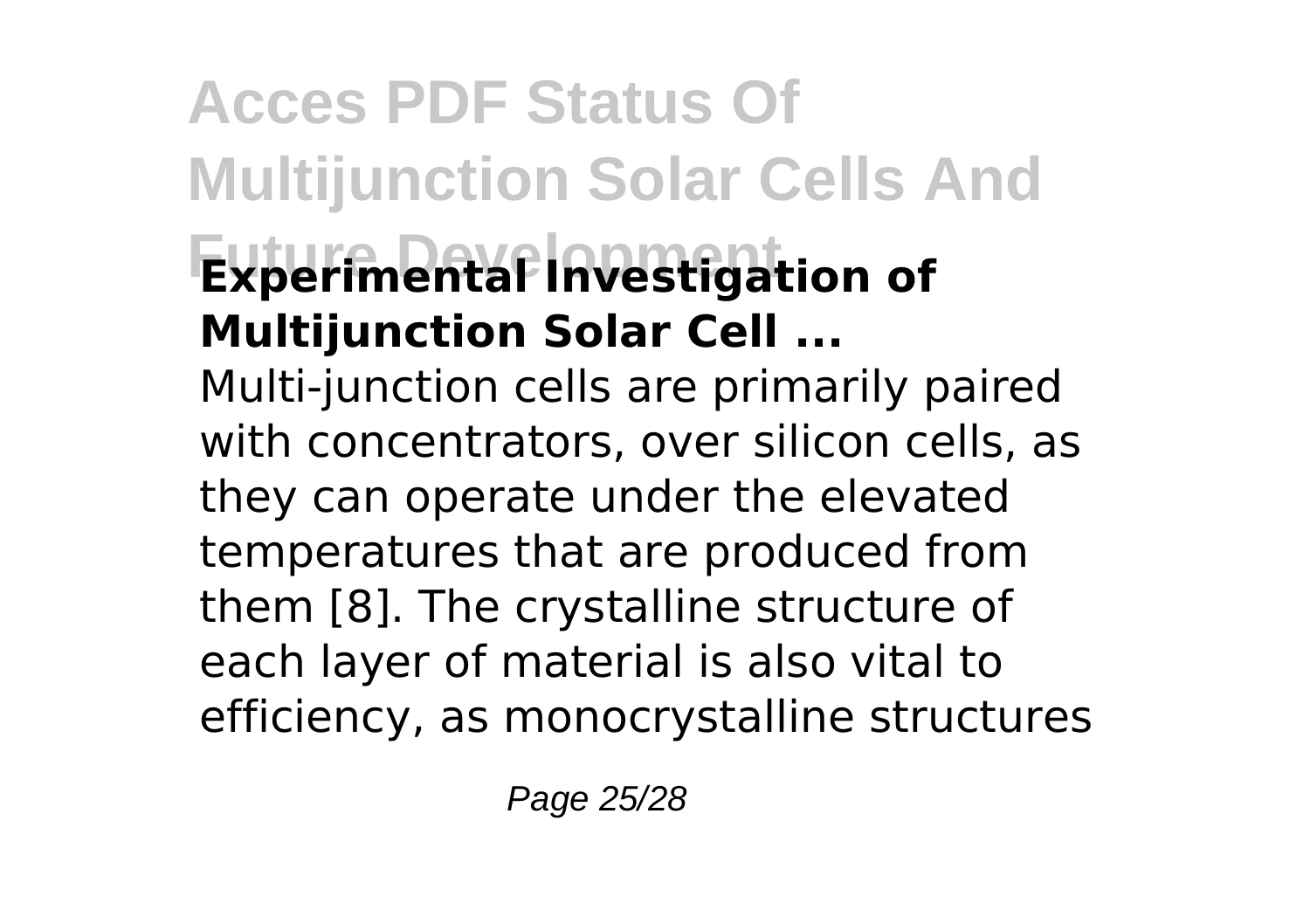**Acces PDF Status Of Multijunction Solar Cells And** are proven to be more efficient than multicrystalline, and even amorphous structures [9].

#### **Multi-junction Photovoltaics - Engineering LibreTexts**

tion solar cell with an open-circuit voltage reaching 2.83 V. Through optical and electronic modeling, we estimate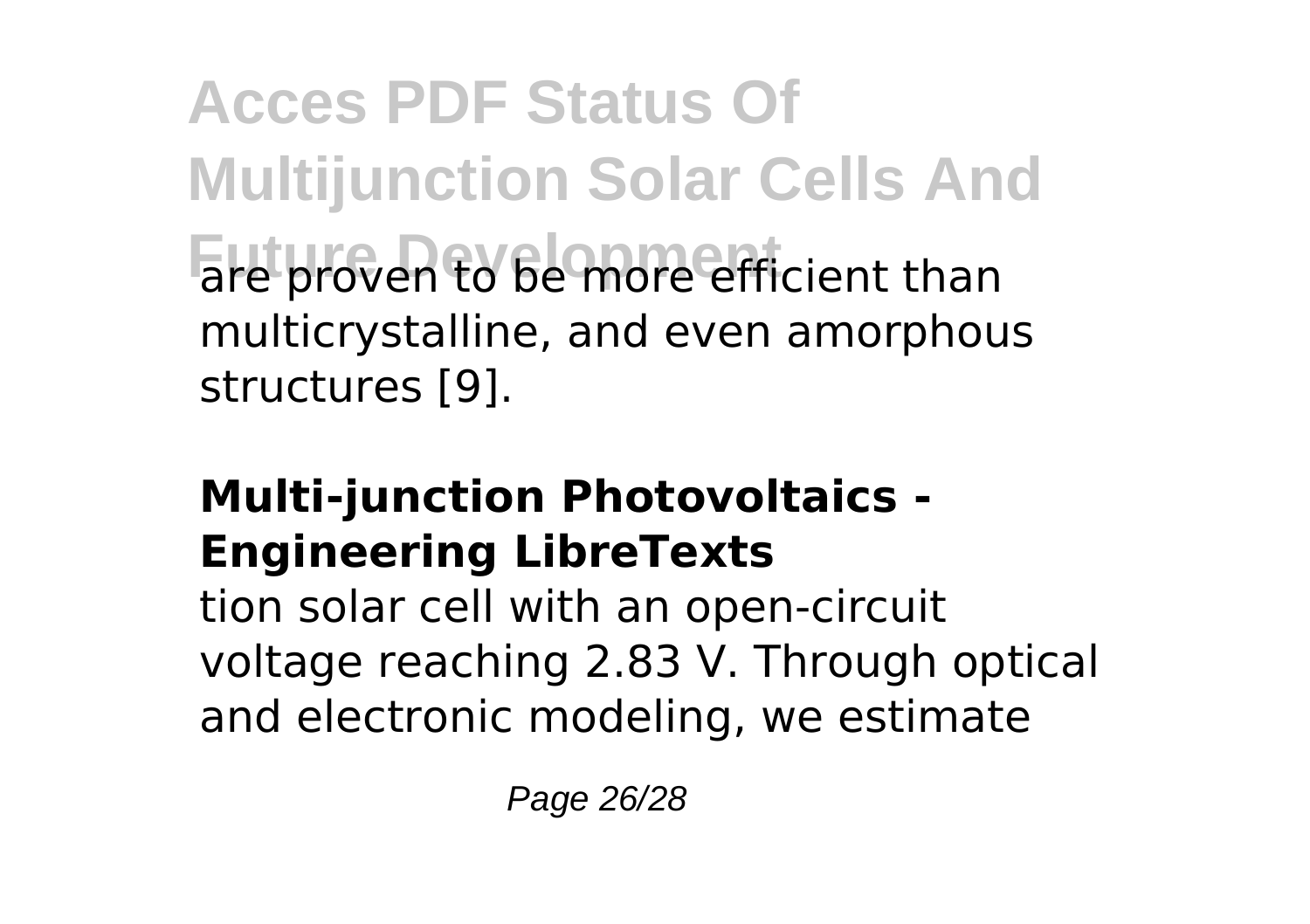**Acces PDF Status Of Multijunction Solar Cells And Future Development** theachievablePCEofastate-of-the-art triple-junction device architecture to be 26.7%. Our work opens new possibil-ities for large-scale, low-cost, printable perovskite multi-junction solar cells. INTRODUCTION